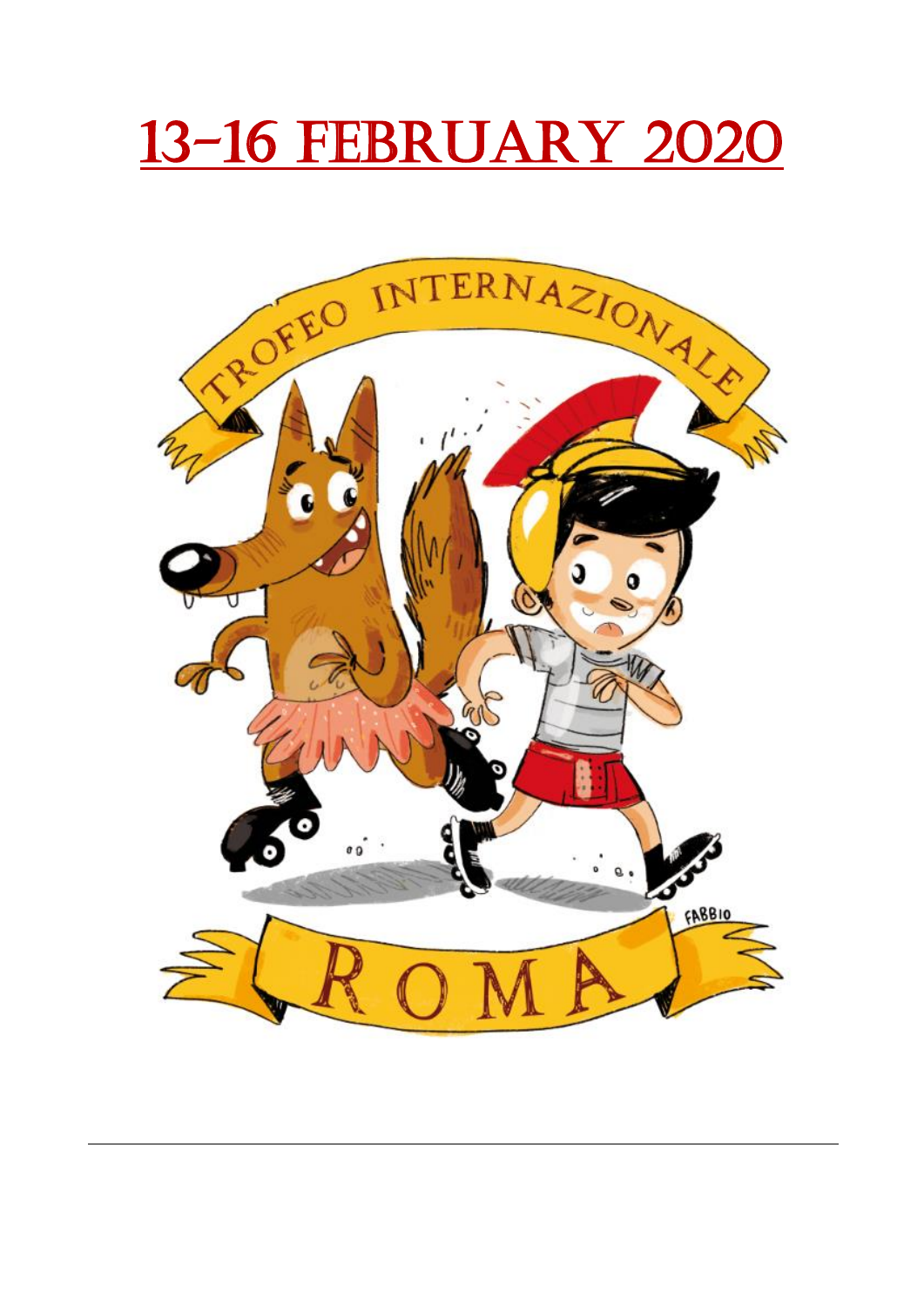# **ROME INTERNATIONAL TROPHY 2020**

Version 1 – 17/10/19

The clubs "ASD Pian Due Torri Skating" and "ASD Pattinaggioroma" in collaboration with "FISR Lazio" will organize the 8<sup>th</sup> Edition of the Rome International Trophy of Artistic Roller Skating open to the disciplines of individual free, pairs, dance, solo dance, inline and groups.

At the same time will be held also following events:

– Pian Due Torri Cup: a promotional competition for non-official categories

And following technical stages:

- Stage of Free Skating
- Stage of Inline Artstic Skating

The competition will take place from 13 to 16 February 2020 on two different tracks in Rome: the sporting palace "PalaTorrino", in Via Fiume Giallo 47 (20x40 wooden track) the sporting center "Tellene" in Via Claudio Villa (parquet 22x36).

The stages will take place to the sporting palace "Pala Fonte" in via Roberto Ferruzzi 112 (two rinks in parquet)

Subscription fee Individual Free, Solo Dance: 15€ for each discipline Inline: 25€ each discipline Pairs-Dance: 20€ Quartet: 30€ Small group: 50€ Large group: 80€

Stage of Free Skating: 80€ Stage of Inline Artistic: 65€

#### Applications

The application must be completed on the enclosed herewith application form, properly and accurately and then sent to the e-mail address: skateroma@yahoo.com The application deadline is on 19 January 2020. Any cancellation by February 2<sup>nd</sup> will result in the loss of the total amount.

Payment account IT29D02 0080 5226 0004 0049 4259 to: onlus polisportiva pian due torri cause of payment: Rome 2019 trophy cause of payment: Rome 2019 stage

Please send a copy of payment to: skateroma@yahoo.com

#### **Tickets**

It could be ask an entrance fee for the competitions and for the Opening Ceremony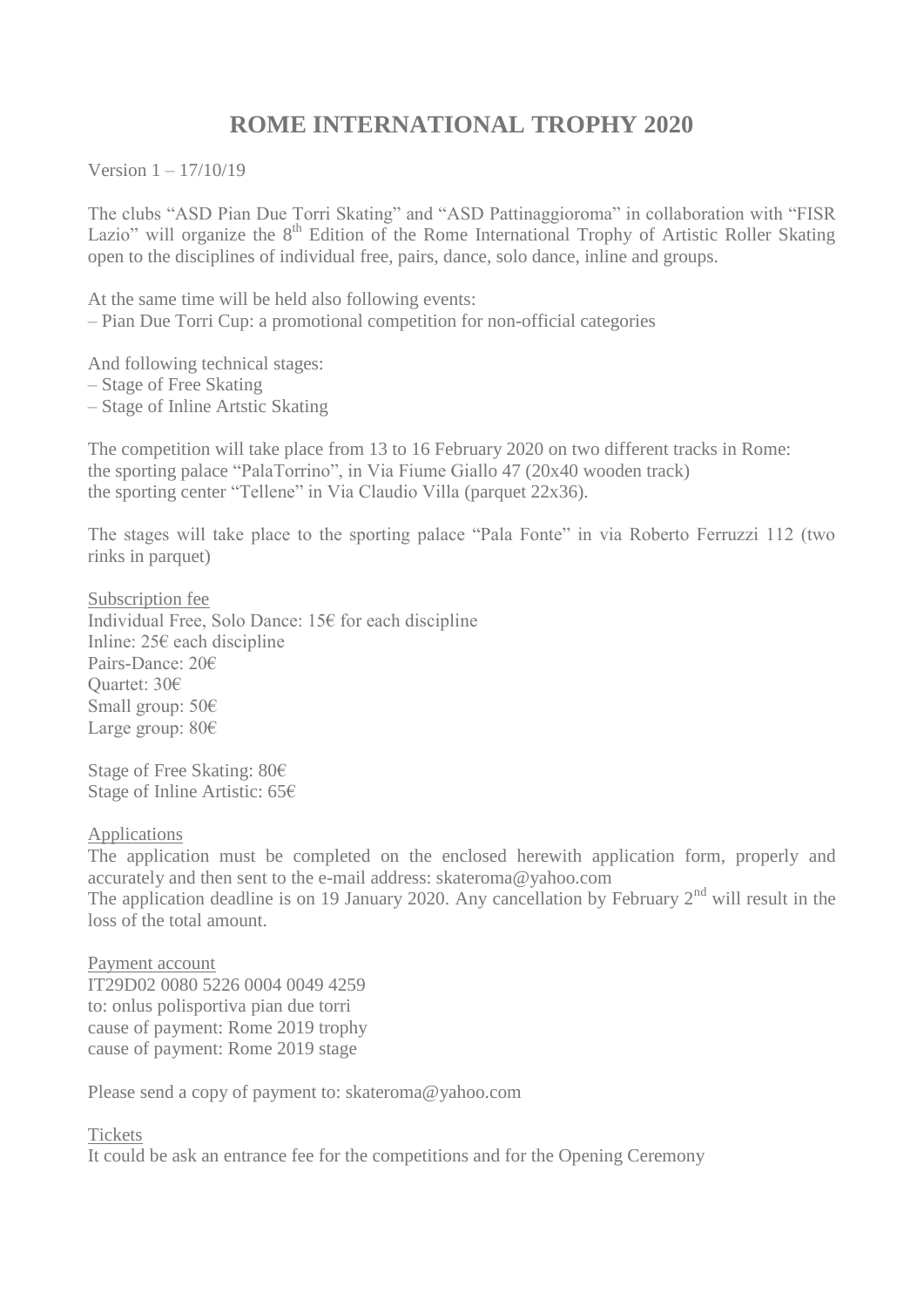#### Photos and Videos

During the event there will be an official photographer and videomaker.

The organization reserves the right to use such materials for promotional purposes, by placing pictures of the event on the website dedicated to the trophy and the channels reserved to the organization.

Each Club is requested to send a photo of its Logo, as well the Curriculum Vitae of the Club, in order to get published on the event's website.

#### Opening Ceremony

The Opening Ceremony of the Trophy will be held to the Palatorrino, in via fiume giallo 47.

Is requested the participation of all the participant, bearing their Club's uniform and, if it is possible their Club's flag. During the opening parade each club has to take an immobile choreographic photo pose (time duration 10 sec) while holding a panel with a sport and sharing emotion slogan/message written on it.

#### Logistics

The competitions will take place in Rome at the sporting palace "PalaTorrino", in Via Fiume Giallo 47 (20x40 wooden track), and at the sporting center "Tellene" in Via Claudio Villa (parquet 22x36). The stages will take place to the sporting palace "Pala Fonte" in via Roberto Ferruzzi 112 (two rinks in parquet).

The distance between rinks is 7/9 km, about 10/15 minutes by the car.

You can find attached the provisional programme. The programme could be modificated once the inscriptions are concluded.

#### Hotels

The organisation has subscribed a special convention with the 4\*\*\*\* hotel ALL TIME RELAIS & SPORT that is placed 0,8 km distance from the Palatorrino. For further information please contact skateroma@yahoo.com

#### Restaurants, transports and tourism

All rinks have a small restauration point

It is possible to request for a shuttle service from and to the hotel/rinks by sending a reservation email at [casertano.bus@gmail.com](mailto:casertano.bus@gmail.com) (the timetable and the prices should be agreed in collaboration with the casertanobus responsible).

It is also possible to organise guided tours in Rome and Vatican through the association «Gatti del Foro" by booking till 25th January to the email address: [marta.rivaroli@gattidelforo.it](mailto:marta.rivaroli@gattidelforo.it)

#### Field Test

It will be available extra time for track testing on payment.

The time schedule of the field tests will be announced with the final program of the Trophy.

Payment for track testing for individual categories is  $8 \epsilon$  each athlete for 30 minutes

Payment for track testing for artistic and dance pairs is  $10\epsilon$  each pair for 30 minutes

Special track testing will be reserved for dance, pairs, groups and inline.

The payment of field test should be done through bank transfert.

The payment have to be done before february 1st.

Payment account

IT29D02 0080 5226 0004 0049 4259

to: onlus polisportiva pian due torri

description of payment: Rome 2019 field test

Please send a copy of payment to: skateroma@yahoo.com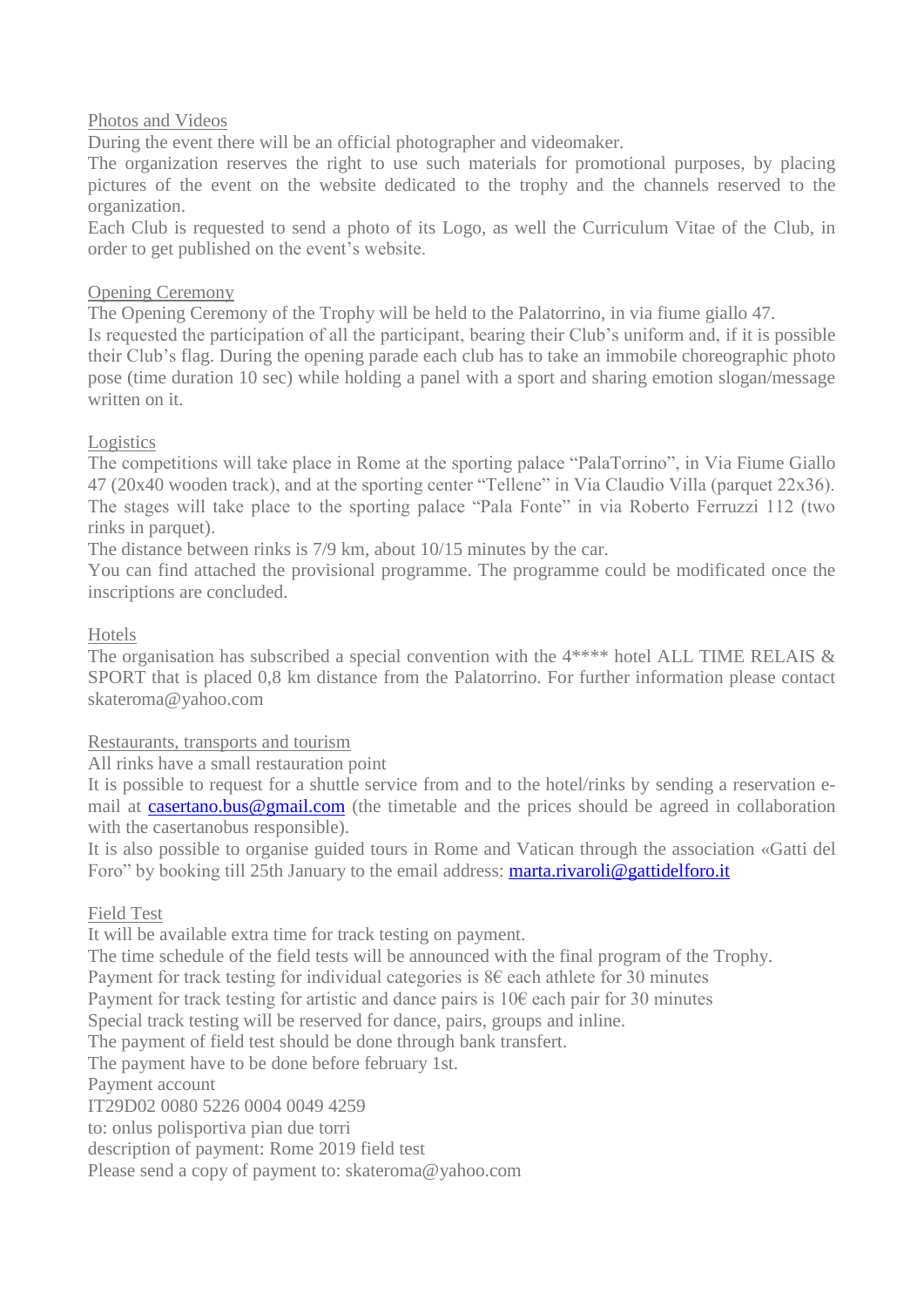# **PARTECIPATION RULES**

Each club or national team can compete for the trophy.

Each participant club may bring up to 20 athletes for each of the 5 individual or couple disciplines (individual free, pairs, dance, solo dance, inline) and 5 teams for Groups.

In order to guarantee, the schedules of the competition, the organization informs that the subscriptions will be closed as soon the numerical limits per discipline will be reached.

#### Assignement of the individual and club points

Each discipline will assign his own trophy to the club that will join the highest score. The system of points is the following:

1<sup>st</sup> place 4 points

 $2<sup>nd</sup>$  place 2 points

3<sup>rd</sup> place 1 point

From 4<sup>th</sup> onwards 0 point

\*with only 2 athletes the assignement point will be: 3pt to the first; 1 point to the second \*\*with only one athlete the assignement point will be: 2pt for the first

#### Assignement of Rome Trophy – general classification

The sum of the points scored by each athlete of a club will eventually form the general classifications for the Clubs regarding the six disciplines: individual free, pairs, dance, solo dance, inline and groups

To each participant club will be assigned at the end of the competition a score for each discipline, as well as a final standing.

Example: Individual Free discipline - 15 participant clubs. 1<sup>st</sup> placed Club 15 pt,  $2<sup>nd</sup>$  places Club 14 pt etc.

The winner of the Trophy will be the Club or National Team that will obtain the highest general score in the six discipline plus the assignement point of Friday Club Contest

They will be awarded the prices also for the best club in each discipline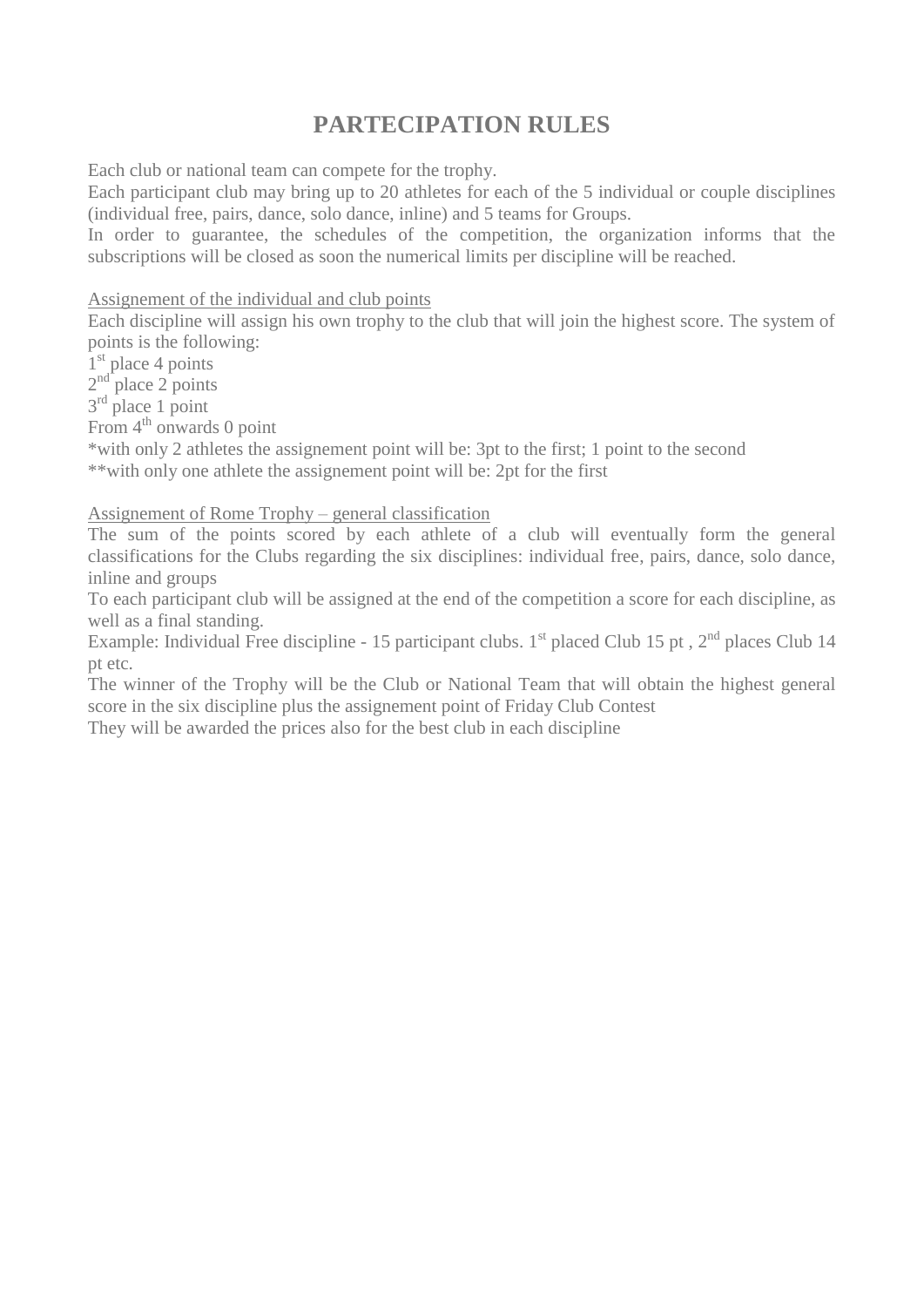# **TECHNICAL REGULATIONS\***

\*2020 FISR technical rules are under modification. When 2020 FISR rules will be updated it will be sent the translate version

#### FREE & INLINE

| <b>CATEGORY</b>                    | <b>REGULATION</b>  | <b>JUDGING SYSTEM</b> | <b>PROGRAM</b>           |
|------------------------------------|--------------------|-----------------------|--------------------------|
| <b>TOTS A (2012)</b>               | <b>WORLD SKATE</b> | <b>ROLL ART</b>       | ONLY LONG PROGRAM        |
| <b>TOTS B (2011)</b>               | <b>WORLD SKATE</b> | <b>ROLL ART</b>       | ONLY LONG PROGRAM        |
| <b>MINIS A (2010)</b>              | <b>WORLD SKATE</b> | <b>ROLL ART</b>       | ONLY LONG PROGRAM        |
| <b>MINIS B (2009)</b>              | <b>WORLD SKATE</b> | <b>ROLL ART</b>       | <b>ONLY LONG PROGRAM</b> |
| ESPOIR A (2008)                    | <b>WORLD SKATE</b> | <b>ROLL ART</b>       | <b>ONLY LONG PROGRAM</b> |
| <b>ESPOIR B (2007)</b>             | <b>WORLD SKATE</b> | <b>ROLL ART</b>       | ONLY LONG PROGRAM        |
| CADET (2006-2005)                  | <b>WORLD SKATE</b> | <b>ROLL ART</b>       | ONLY LONG PROGRAM        |
| YOUTH (2004)                       | <b>WORLD SKATE</b> | <b>ROLL ART</b>       | <b>ONLY LONG PROGRAM</b> |
| <b>JUNIOR</b> (2003-2002)          | <b>WORLD SKATE</b> | <b>ROLL ART</b>       | <b>ONLY LONG PROGRAM</b> |
| <b>SENIOR</b>                      | <b>WORLD SKATE</b> | <b>ROLL ART</b>       | <b>ONLY LONG PROGRAM</b> |
| PROMOTION MINIS A (2010)           | <b>FISR</b>        | <b>WHITE</b>          | ONLY LONG PROGRAM        |
| PROMOTION MINIS B (2009)           | <b>FISR</b>        | <b>WHITE</b>          | ONLY LONG PROGRAM        |
| PROMOTION ESPOIR A (2008)          | <b>FISR</b>        | <b>WHITE</b>          | ONLY LONG PROGRAM        |
| PROMOTION ESPOIR B (2007)          | <b>FISR</b>        | <b>WHITE</b>          | <b>ONLY LONG PROGRAM</b> |
| PROMOTION CADET (2006-2005)        | <b>FISR</b>        | <b>WHITE</b>          | <b>ONLY LONG PROGRAM</b> |
| PROMOTION YOUTH (2004)             | <b>FISR</b>        | <b>WHITE</b>          | ONLY LONG PROGRAM        |
| PROMOTION JUNIOR (2003-2002)       | <b>FISR</b>        | <b>WHITE</b>          | ONLY LONG PROGRAM        |
| PROMOTION SENIOR                   | <b>FISR</b>        | <b>WHITE</b>          | ONLY LONG PROGRAM        |
| <b>INLINE ELITE CATEGORIES</b>     | <b>WORLD SKATE</b> | <b>ROLL ART</b>       | ONLY LONG PROGRAM        |
| <b>INLINE PROMOTION CATEGORIES</b> | <b>FISR</b>        | <b>WHITE</b>          | <b>ONLY LONG PROGRAM</b> |

#### DANCE & PAIR

| <b>CATEGORY</b>              | <b>REGULATION</b>  | <b>JUDGING SYSTEM</b> | <b>PROGRAM</b>           |
|------------------------------|--------------------|-----------------------|--------------------------|
| TOTS (2012-2011)             | <b>WORLD SKATE</b> | <b>ROLL ART</b>       | ONLY LONG PROGRAM        |
| MINIS (2010-2009)            | <b>WORLD SKATE</b> | ROLL ART              | <b>ONLY LONG PROGRAM</b> |
| ESPOIR (2008-2007)           | <b>WORLD SKATE</b> | <b>ROLL ART</b>       | ONLY LONG PROGRAM        |
| CADET (2006-2005)            | <b>WORLD SKATE</b> | ROLL ART              | <b>ONLY LONG PROGRAM</b> |
| <b>YOUTH (2004)</b>          | <b>WORLD SKATE</b> | <b>ROLL ART</b>       | <b>ONLY LONG PROGRAM</b> |
| <b>JUNIOR</b> (2003-2002)    | <b>WORLD SKATE</b> | ROLL ART              | ONLY LONG PROGRAM        |
| <b>SENIOR</b>                | <b>WORLD SKATE</b> | ROLL ART              | <b>ONLY LONG PROGRAM</b> |
| PROMOTION MINIS (2010-2009)  | <b>FISR</b>        | <b>WHITE</b>          | <b>ONLY LONG PROGRAM</b> |
| PROMOTION ESPOIR (2008-2007) | <b>FISR</b>        | <b>WHITE</b>          | ONLY LONG PROGRAM        |
| PROMOTION CADET (2006-2005)  | <b>FISR</b>        | <b>WHITE</b>          | <b>ONLY LONG PROGRAM</b> |
| PROMOTION YOUTH (2004)       | <b>FISR</b>        | <b>WHITE</b>          | <b>ONLY LONG PROGRAM</b> |
| PROMOTION JUNIOR (2003-2002) | <b>FISR</b>        | <b>WHITE</b>          | ONLY LONG PROGRAM        |
| PROMOTION SENIOR             | <b>FISR</b>        | <b>WHITE</b>          | <b>ONLY LONG PROGRAM</b> |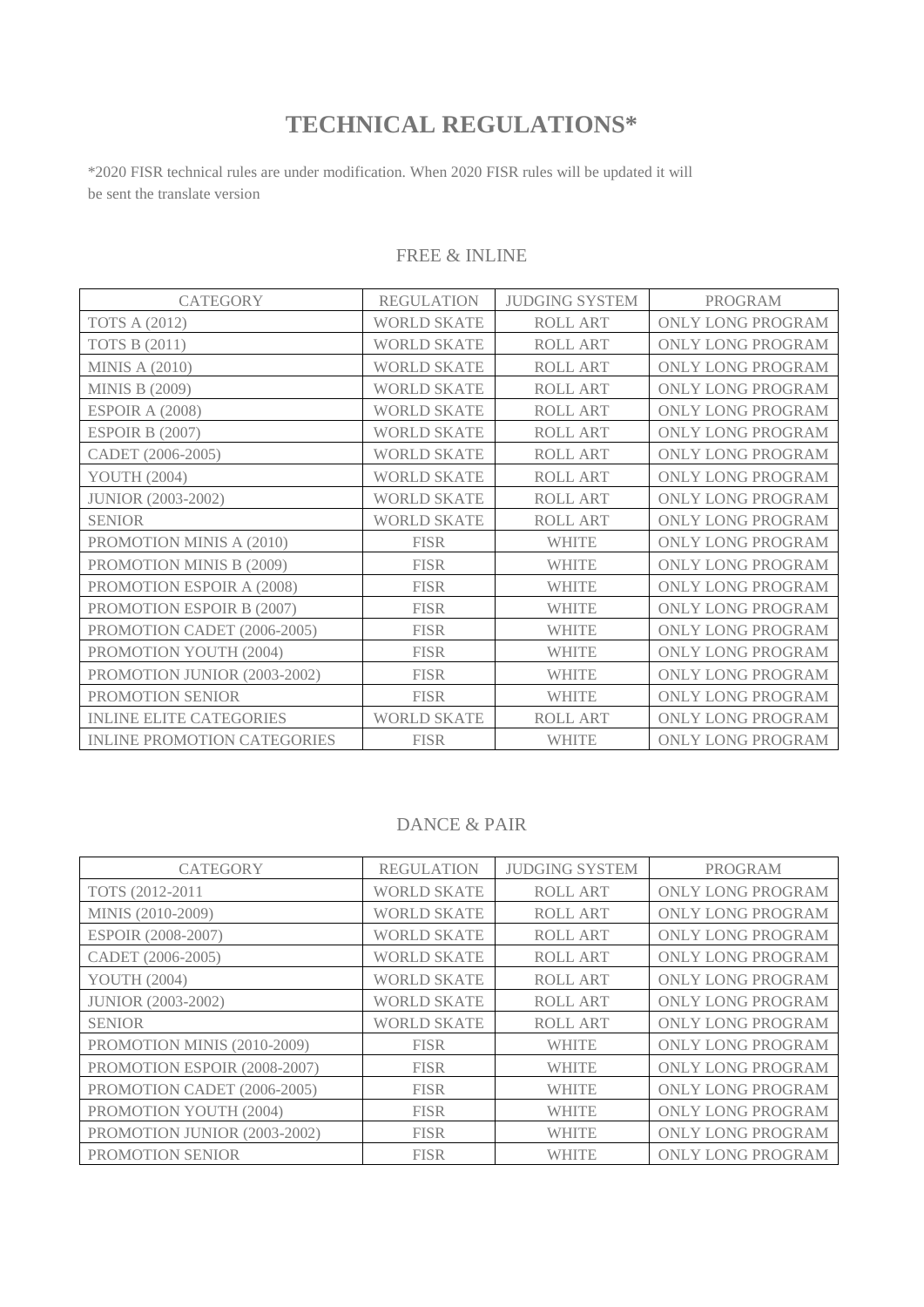#### SOLO DANCE

| <b>CATEGORY</b>              | <b>REGULATION</b>  | <b>JUDGING SYSTEM</b> | <b>PROGRAM</b>           |
|------------------------------|--------------------|-----------------------|--------------------------|
| MINIS (2010-2009)            | <b>WORLD SKATE</b> | ROLL ART              | <b>ONLY FREE PROGRAM</b> |
| ESPOIR (2008-2007)           | <b>WORLD SKATE</b> | ROLL ART              | <b>ONLY FREE PROGRAM</b> |
| CADET (2006-2005)            | <b>WORLD SKATE</b> | ROLL ART              | <b>ONLY FREE PROGRAM</b> |
| YOUTH (2004)                 | <b>WORLD SKATE</b> | <b>ROLL ART</b>       | <b>ONLY FREE PROGRAM</b> |
| <b>JUNIOR</b> (2003-2002)    | <b>WORLD SKATE</b> | ROLL ART              | <b>ONLY FREE PROGRAM</b> |
| <b>SENIOR</b>                | <b>WORLD SKATE</b> | <b>ROLL ART</b>       | <b>ONLY FREE PROGRAM</b> |
| PROMOTION MINIS (2010-2009)  | <b>FISR</b>        | <b>WHITE</b>          | <b>ONLY COMPULSORY</b>   |
| PROMOTION ESPOIR (2008-2007) | <b>FISR</b>        | <b>WHITE</b>          | <b>ONLY COMPULSORY</b>   |
| PROMOTION CADET (2006-2005)  | <b>FISR</b>        | <b>WHITE</b>          | <b>ONLY COMPULSORY</b>   |
| PROMOTION YOUTH (2004)       | <b>FISR</b>        | <b>WHITE</b>          | <b>ONLY COMPULSORY</b>   |
| PROMOTION JUNIOR (2003-2002) | <b>FISR</b>        | <b>WHITE</b>          | <b>ONLY COMPULSORY</b>   |
| PROMOTION SENIOR             | <b>FISR</b>        | <b>WHITE</b>          | ONLY COMPULSORY          |

#### GROUPS

| <b>CATEGORY</b>        | <b>REGULATION</b>  | <b>JUDGING SYSTEM</b> | <b>PROGRAM</b>           |
|------------------------|--------------------|-----------------------|--------------------------|
| <b>LARGE GROUPS</b>    | <b>WORLD SKATE</b> | <b>WHITE</b>          | ONLY LONG PROGRAM        |
| <b>SMALL GROUPS</b>    | <b>WORLD SKATE</b> | <b>WHITE</b>          | <b>ONLY LONG PROGRAM</b> |
| <b>JUNIOR GROUPS</b>   | <b>WORLD SKATE</b> | <b>WHITE</b>          | <b>ONLY LONG PROGRAM</b> |
| <b>SENIOR QUARTET</b>  | <b>WORLD SKATE</b> | <b>WHITE</b>          | <b>ONLY LONG PROGRAM</b> |
| <b>JUNIOR QUARTET</b>  | <b>WORLD SKATE</b> | <b>WHITE</b>          | <b>ONLY LONG PROGRAM</b> |
| <b>CADET QUARTET</b>   | <b>WORLD SKATE</b> | <b>WHITE</b>          | <b>ONLY LONG PROGRAM</b> |
| PROMOTION QUARTET      | <b>FISR</b>        | <b>WHITE</b>          | ONLY LONG PROGRAM        |
| PROMOTION SMALL GROUPS | <b>FISR</b>        | <b>WHITE</b>          | <b>ONLY LONG PROGRAM</b> |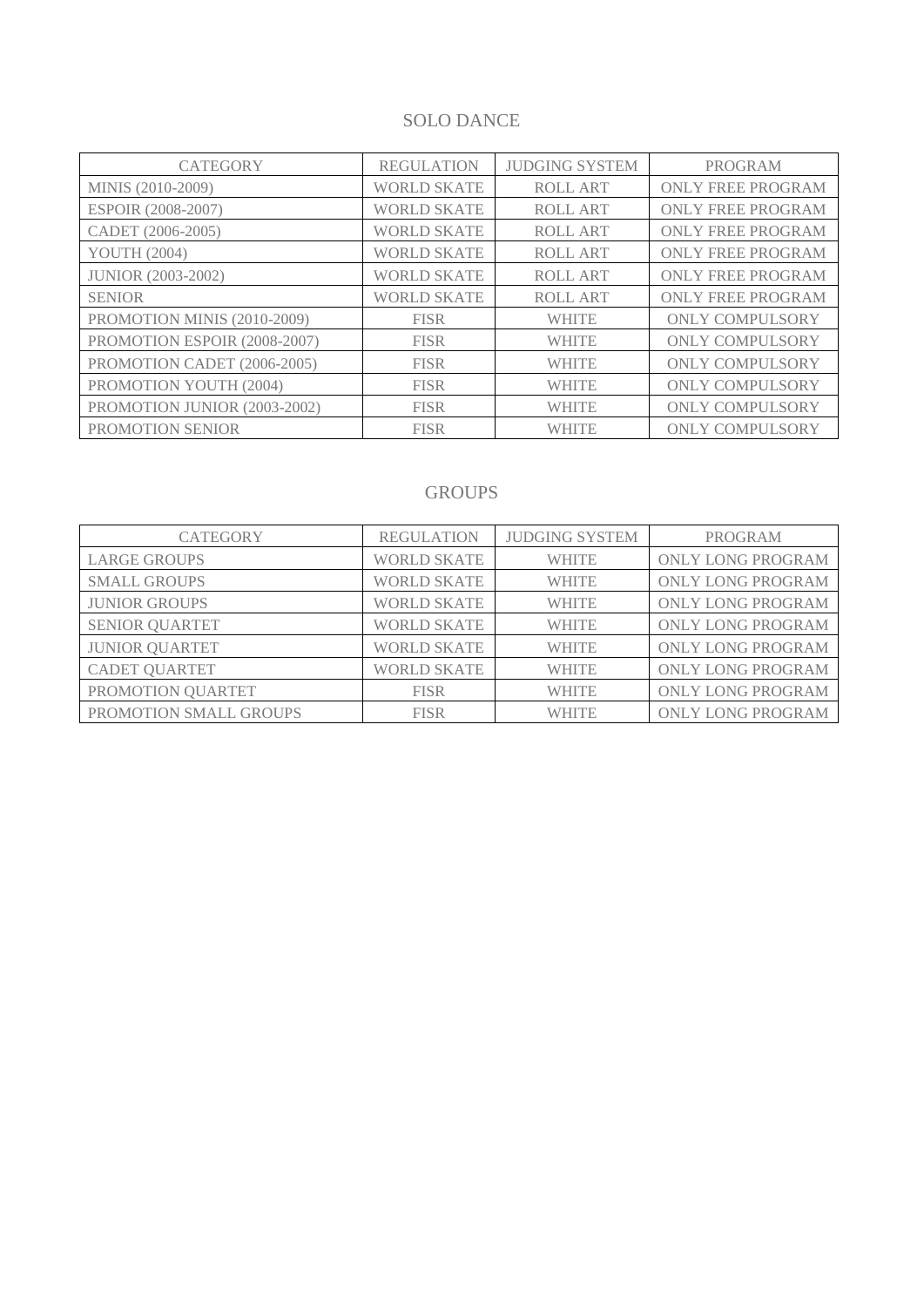# **TECHNICAL REGULATIONS**

# FISR RULES

#### INDIVIDUAL FREE SKATING

#### Promotion Categories (white system):

#### **Promotion Minis A (2010)**

Jumps:

 $\Box$  Max. Jumps of 1 revolution

 $\Box$  A total of two (2) combinations can be executed (from 2 to 5 Jumps)

# Spins:

 $\Box$  Can perform upright spins

 $\Box$  Combination spins are free but with max two combinations in each spin

#### Footwork:

 $\Box$  There must be one diagonal step sequence

 $\Box$  Must be inserted One spiral (arabesque) sequence fully utilizing the long axis of the rink surface

# **Promotion Minis B (2009)**

Jumps:

- $\Box$  Max. Jumps of 1 revolution + axel
- $\Box$  Axel can not be executed in combination
- $\Box$  A total of two (2) combinations can be executed (from 2 to 5 Jumps)

# Spins:

- $\Box$  Can perform upright spins and back inside sit spin
- $\Box$  Combination of upright spins are free but with max two combinations in each spin
- $\Box$  Back inside sit spin can not executed in combination

# Footwork:

- $\Box$  There must be one diagonal step sequence
- $\Box$  Must be inserted One spiral (arabesque) sequence fully utilizing the long axis of the rink surface

# **Promotion Espoirs A (2008)**

# Jumps:

 $\Box$  Max. Jumps of 1 revolution+ axel

 $\Box$  A total of two (2) combinations can be executed (from 2 to 5 Jumps)

# Spins:

- $\Box$  Can perform upright spins and sit spins
- $\Box$  Combination spins are free from the spins listed above but with max 2 combinations in each spin

# Footwork:

- $\Box$  There must be one step sequence (serpentine, diagonal, cercle)
- $\Box$  Must be inserted One spiral (arabesque) sequence fully utilizing the long axis of the rink surface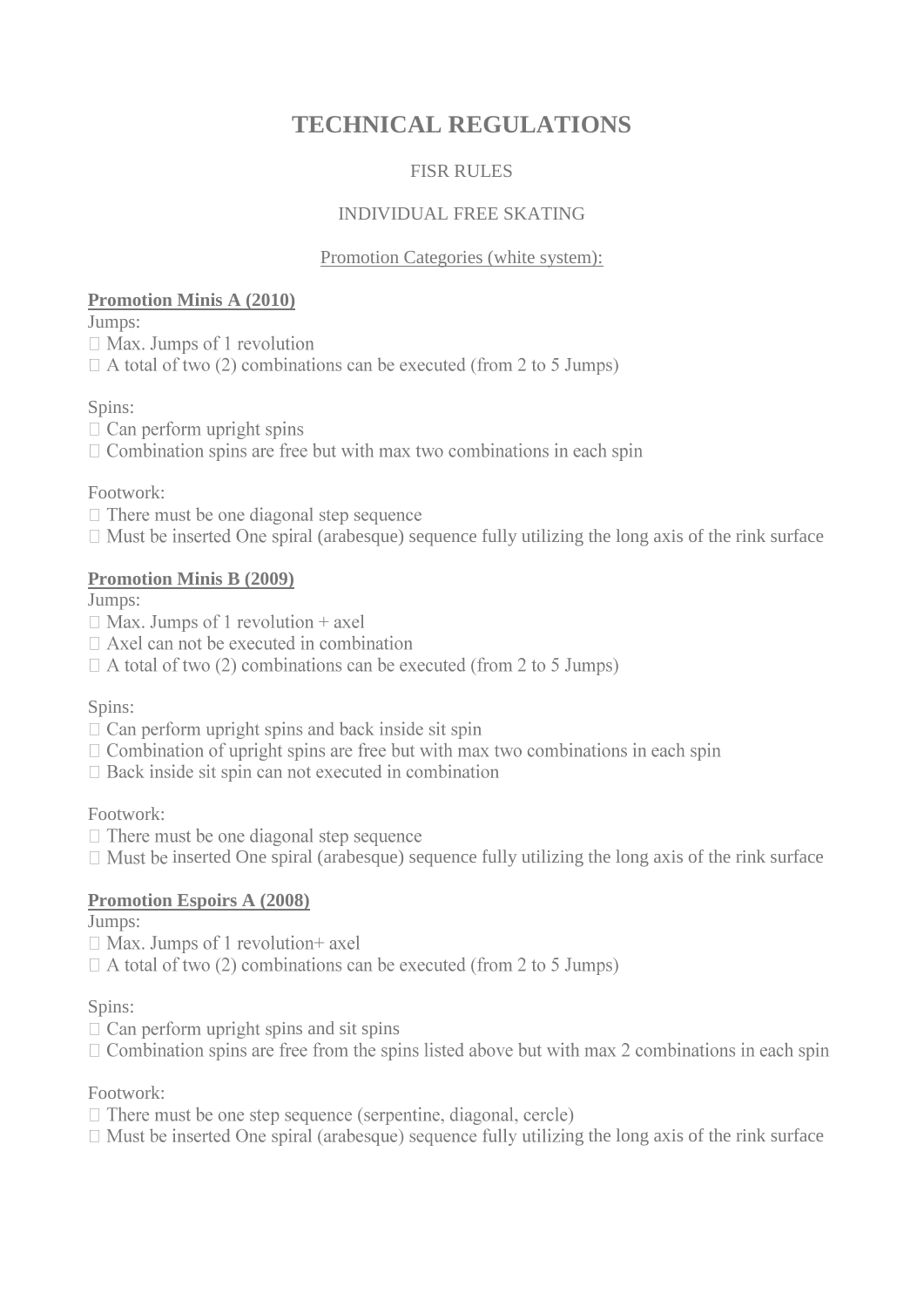# **Promotion Espoirs B (2007)**

Jumps:

- $\Box$  Max. Jumps of 1 revolution + axel + double to loop or double salchow
- $\Box$  Double to loop or double salchow can not be executed in combination
- $\Box$  A total of two (2) combinations can be executed (from 2 to 5 Jumps)

#### Spins:

- $\Box$  Can perform upright spins, sit spins and back outside camel spin
- $\Box$  Combination spins are free from the spins listed above but with max 2 combinations in each spin
- $\Box$  Back outside camel spin can not be executed in combination

#### Footwork:

- $\Box$  There must be one step sequence (serpentine, diagonal, cercle)
- $\Box$  Must be inserted One spiral (arabesque) sequence fully utilizing the long axis of the rink surface

#### **Promotion Cadet (2006-2005)**

Jumps:

- $\Box$  Max. Jumps of 2 revolutions (not double rittberger/loop or axel)
- $\Box$  A total of three (3) combinations can be executed (max 5 Jumps)

 $\Box$  Doubles can be presented no more than three (3) times. If presented three times one must be in combination

Spins:

 $\Box$  Can perform upright spins, sit spins and camel spins (not broken ankle, not heel, not inverted)

 $\Box$  Combination spins are free from the spins listed above

Footwork:

 $\Box$  There must be one step sequence (serpentine, diagonal, cercle)

# **Promotion Youth (2004)**

Jumps:

 $\Box$  Max. Jumps of 2 revolutions (not double axel)

 $\Box$  A total of three (3) combinations can be executed (max 5 Jumps)

 $\Box$  Doubles can be presented no more than three (3) times. If presented three times one must be in combination

Spins:

 $\Box$  Can perform upright spins, sit spins and camel spins (not broken ankle)

 $\Box$  Combination spins are free from the spins listed above

# Footwork:

 $\Box$  There must be one step sequence (serpentine, diagonal, cercle)

# **Promotion Junior/Senior (2003-2002/ 2001- )**

Jumps:

 $\Box$  Max. Jumps of 2 revolutions (allowed double axel)

 $\Box$  A total of three (3) combinations can be executed (max 5 Jumps)

 $\Box$  Doubles can be presented no more than three (3) times. If presented three times one must be in combination